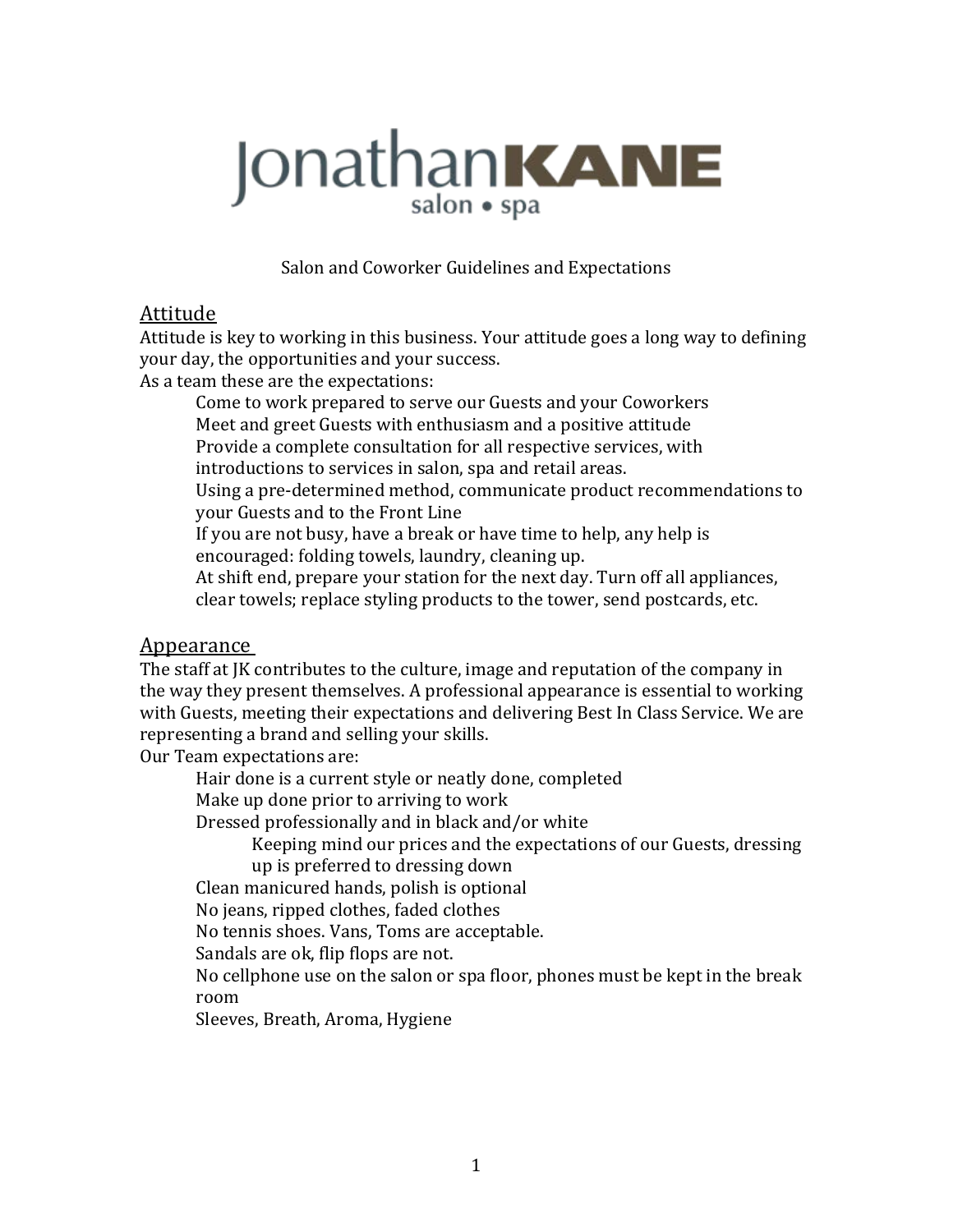# JonathanKANE

#### Attendance

Along with looking the part and acting the part, being present completes the package. 

Arrive to work 15 minutes prior to shift starting

Prepare for the day with assistants and noting available openings of yours and coworkers

Regardless of online schedule, start work at shift time

Any schedule change or time off requires a request and approval.

2 weeks notice for time off

You will receive a monthly update on time taken off and added to your schedule. 

Benefit requirements: staff is responsible for monitoring the hours required maintaining benefits.

#### Action

Live the Aveda Mission and JK Guidelines

\_\_\_\_\_\_\_\_\_\_\_\_\_\_\_\_\_\_\_\_\_\_\_\_\_\_\_\_ \_\_\_\_\_\_\_\_\_\_\_\_\_\_\_\_\_

Attend all staff and departmental meetings.

Maintain your scheduled hours, commit to those hours to make up.

Commit to providing updated and current information on Guest Tickets. Treat and speak to each other with trust, respect and maturity. Disrespect will not be tolerated.

Be kind, have fun, work hard and respect the Guest Experience.

You are responsible for maintaining your salon calendar for meetings and checking the calendar for your schedule, appointments and reporting questions to Management.

Communication: Consider all emails and text messages as directives and reply in receipt or with questions accordingly.

I understand the expectations of Attitude, Appearance and Attendance at JK and agree to meet these expectations.

NAME DATE